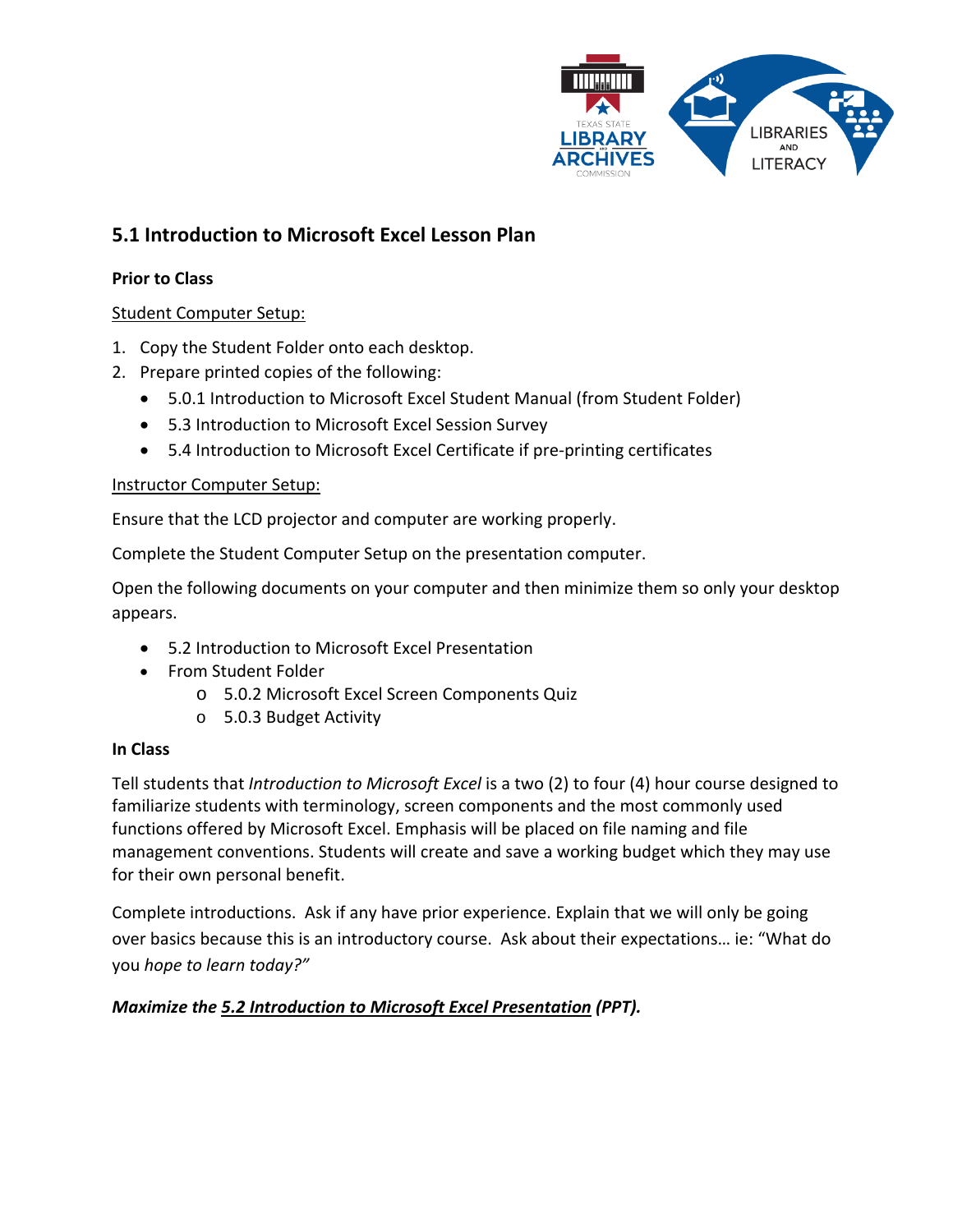Go through the PPT slides using the information below to quide you. Ask students to take notes in student handbook (dotted lines are provided in the handbook for this purpose) when necessary. ENCOURAGE students to stop you if they have any questions.

*Learning Goals:*

- Identify the main parts of the Excel window.
- Identify the purpose of the commands on the menu bar.
- Work with the buttons on the toolbar.
- Explain the purpose of options available for printing a spreadsheet.
- Enter and format text and numbers into cells.
- Successfully move from one cell to another containing formulas and text.
- Copy, Cut and Paste text and formulas.
- Understand cell references.
- Perform basic mathematical operations in a spreadsheet.

Help students open Microsoft Excel on their computers so that they can follow you as you demonstrate the following Excel options on the screen. It may help you to look at a printed copy of the student manual. You can spend more or less time on the options and include options not listed if you know students will be using those for particular reasons. You can also skip options if you feel that students will not benefit – you can tell students that when you meet a second time you will review options and then go over the options that you do not cover during a first session.

### • **Top of Excel Window**

- $\checkmark$  Quick Access Bar
- $\checkmark$  Title Bar
- $\checkmark$  Minimize/Maximize Bar
- $\checkmark$  Tabs Bar
- **Navigation Options**
	- $\checkmark$  I-Beam
	- $\checkmark$  Horizontal Scroll Bar
	- $\checkmark$  Vertical Scroll Bar
- **File Tab Options**
	- $\checkmark$  Save
	- $\checkmark$  Save As
	- $\checkmark$  Print
		- o Orientation
		- o Scaling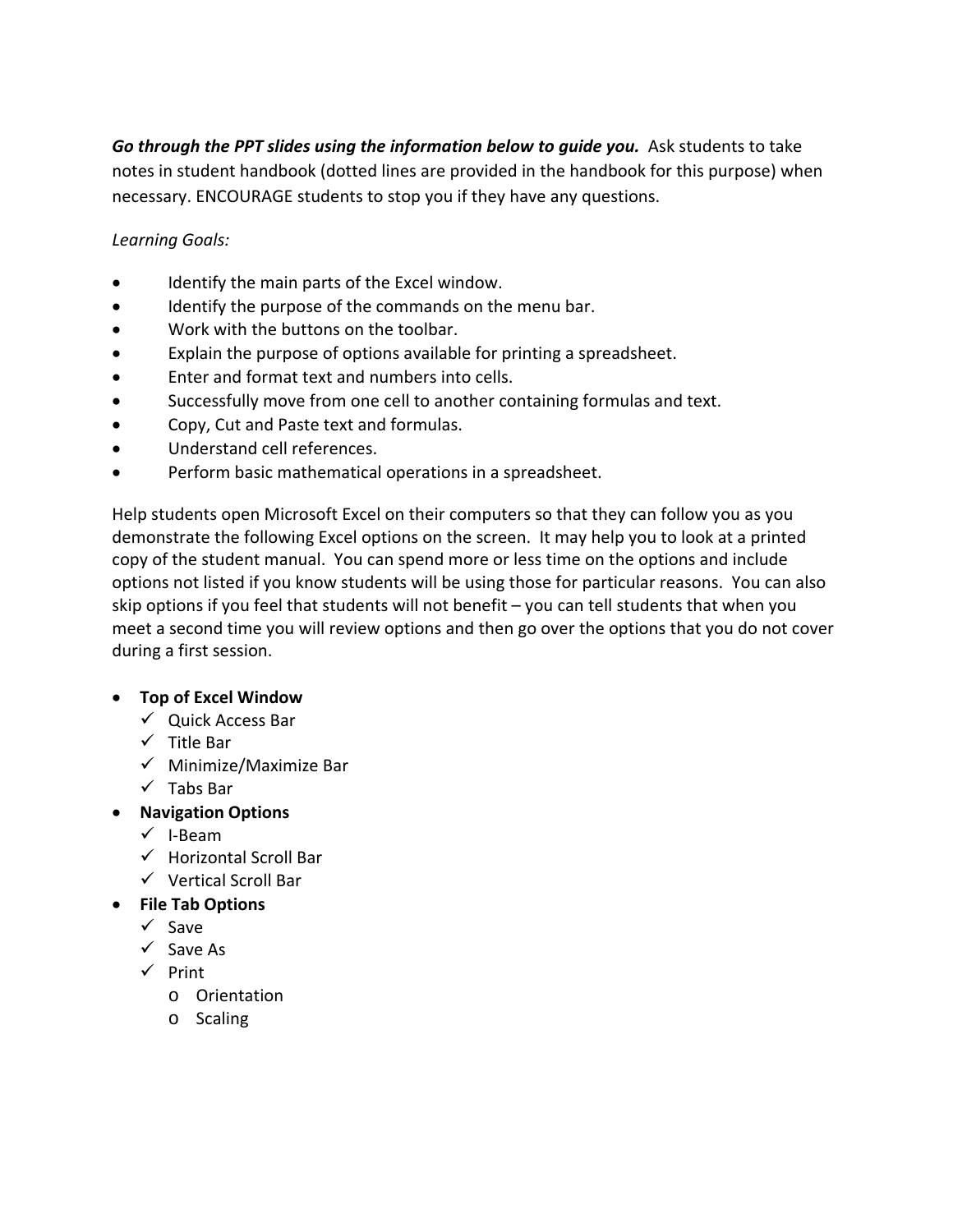#### **Ribbon Components (Tab Bar)**

- 1. Home Tab Groups:
	- $\checkmark$  Clipboard
		- o Cut/Copy/Paste
	- $\checkmark$  Font
		- o Face
		- o Color
		- o Size
		- o Style (B, I, U)
		- o Border
		- o Shading

Alignment

- o Horizontal
- o Vertical
- o Wrap Text
- o Merge Cells
- $\checkmark$  Number
- $\checkmark$  Styles (Format as Table)
- $\checkmark$  Cells (Format)
- $\checkmark$  Editing
	- o Autosum
	- o Sort/Filter
	- o Find/Select
- 2. Insert Tab Groups:
	- $\checkmark$  Tables
	- $\checkmark$  Illustrations (Pictures/Shapes)
	- $\checkmark$  Charts
- 3. Page Layout Tab Groups:
	- $\checkmark$  Page Setup –Margins/Orientations
- 4. Formula Tab Groups (more advanced options can skip for most students)
- 5. Data Tab Groups (more advanced options can skip for most students)
- 6. Review Tab Groups:
	- $\checkmark$  Spelling:
- 7. View Tab Groups:
	- $\checkmark$  Freeze Panes: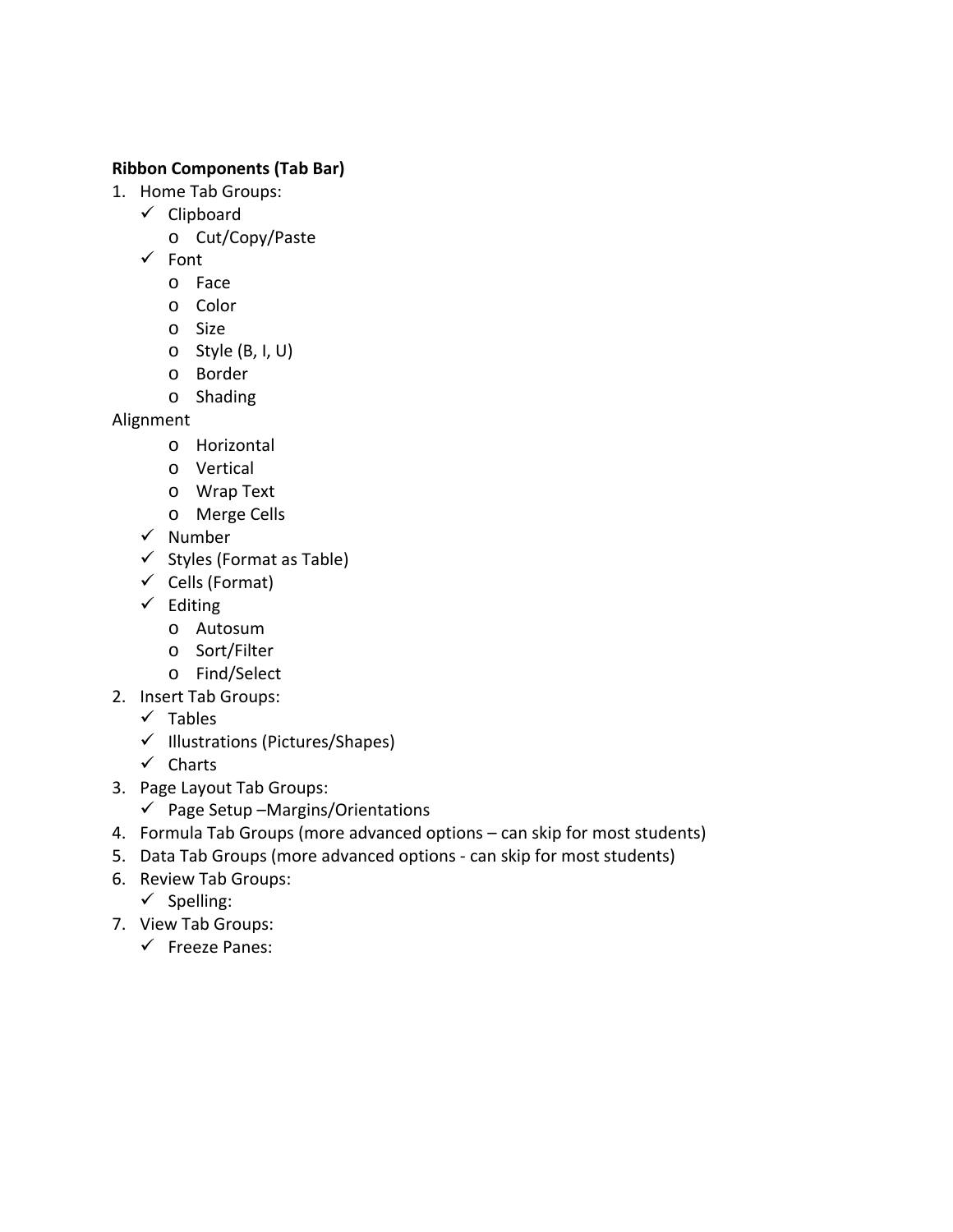### *5.0.2 Microsoft Excel Screen Components Quiz*

- 1. Display the *5.0.2 Microsoft Excel Screen Components Quiz* on the screen.
- 2. Ask students to locate and open the *5.0.2 Microsoft Excel Screen Components Quiz* in their student folder on their desktop computers.
- 3. Ask students to work alone or with a partner to complete the *Microsoft Excel 5.0.2 Screen Components Quiz.*

### *5.0.3 Budget Activity*

Make certain you have a printed copy of *5.0.3 Budget Activity* to follow before you begin to demonstrate the activity while students follow along.

**Maximize the** *5.0.3 Budget Activity* and tell students to refer to the instructions as they create the monthly budget. Point out the completed budget example. Now close the *5.0.3 Budget Activity.*

Open a new Excel document and help students do the same. Use File/Save As to save the file to your Student Folder on the desktop and help students do the same before you begin following the activity instructions.

| Cell                                                              | Text to type in         | Formatting  |
|-------------------------------------------------------------------|-------------------------|-------------|
| A1                                                                | Monthly Income          | <b>Bold</b> |
| A2 through A19                                                    | Your income categories  | N/A         |
| C <sub>1</sub>                                                    | <b>Monthly Expenses</b> | <b>Bold</b> |
| C <sub>2</sub> through C <sub>19</sub><br>Your expense categories |                         | N/A         |
| E1                                                                | Balance                 | <b>Bold</b> |

#### **Step 1: Enter and format text**

#### **Step 2: Enter and format numbers**

| Cell           | Text to type in      | Formatting |
|----------------|----------------------|------------|
| B2 through B19 | Your income amounts  | Currency   |
| D2 through D19 | Your expense amounts | Currency   |

#### **Step 3: Enter and format formulas**

| Cell            | Formula       | Formatting                            |
|-----------------|---------------|---------------------------------------|
| <b>B20</b>      | AutoSum       | Currency                              |
| D <sub>20</sub> | AutoSum       | Currency                              |
| E20             | $= B20 - D20$ | Currency and Bold;                    |
|                 |               | Red if negative and Green if positive |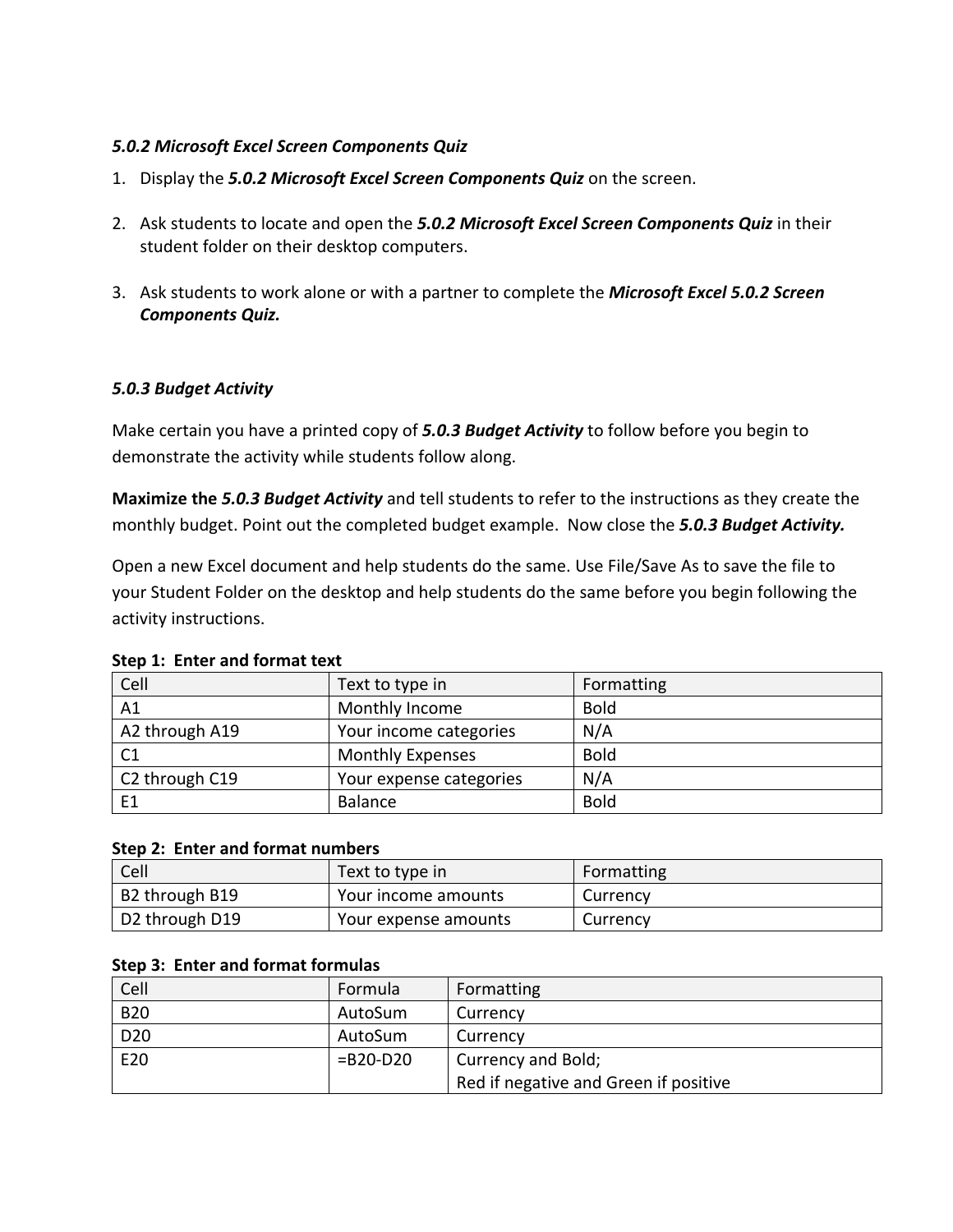#### **Step 4: Format borders**



With your mouse, click on cell A1 and drag until your mouse pointer is on cell E20. Release your mouse. You should have the table highlighted in blue. Under the Home/Font group, find the borders icon. Use the drop down menu to choose All Borders.

### **Example Completed Budget**

|    | Clipboard                     | - 15                   | Font<br>- 13            |                | Alignment      |
|----|-------------------------------|------------------------|-------------------------|----------------|----------------|
|    | 114                           | $\sim$<br>$\mathbf{r}$ | $f_x$                   |                |                |
|    |                               |                        |                         |                |                |
| ⊿  | A                             | B                      | C                       | D              | E              |
| 1  | <b>Monthly Income Amounts</b> |                        | <b>Monthly Expenses</b> | <b>Amounts</b> | <b>Balance</b> |
| 2  | <b>Salaried Work</b>          | \$3,886.00             | Car Payment             | \$<br>350.00   |                |
| 3  | <b>IRA Distribution</b>       | \$<br>200.00           | <b>House Payment</b>    | \$1,050.00     |                |
| 4  | <b>Contract Work</b>          | \$<br>600.00           | Phone                   | \$<br>160.00   |                |
| 5  |                               |                        | <b>Utilities</b>        | \$<br>350.00   |                |
| 6  |                               |                        | <b>Grocery Store</b>    | \$<br>400.00   |                |
| 7  |                               |                        | Gasoline                | \$<br>300.00   |                |
| 8  |                               |                        | Car Insurance           | \$<br>100.00   |                |
| 9  |                               |                        | <b>Toll Road</b>        | \$<br>220.00   |                |
| 10 |                               |                        | Personal Maintenance    | \$<br>100.00   |                |
| 11 |                               |                        | Restaurants             | \$<br>300.00   |                |
| 12 |                               |                        | Entertainment           | \$<br>100.00   |                |
| 13 |                               |                        | <b>Babysitters</b>      | \$<br>350.00   |                |
| 14 |                               |                        | <b>Home Maintenance</b> | \$<br>40.00    |                |
| 15 |                               |                        | Car Maintenance         | \$<br>120.00   |                |
| 16 |                               |                        | Medical                 | \$<br>300.00   |                |
| 17 |                               |                        | Pet Medicine            | \$<br>125.00   |                |
| 18 |                               |                        | Gifts                   | \$<br>100.00   |                |
| 19 |                               |                        | Loan Payment            | Ś<br>250.00    |                |
| 20 |                               | \$4,686.00             |                         | \$4,715.00     | \$.<br>(29.00) |
| 21 |                               |                        |                         |                |                |
|    |                               |                        |                         |                |                |